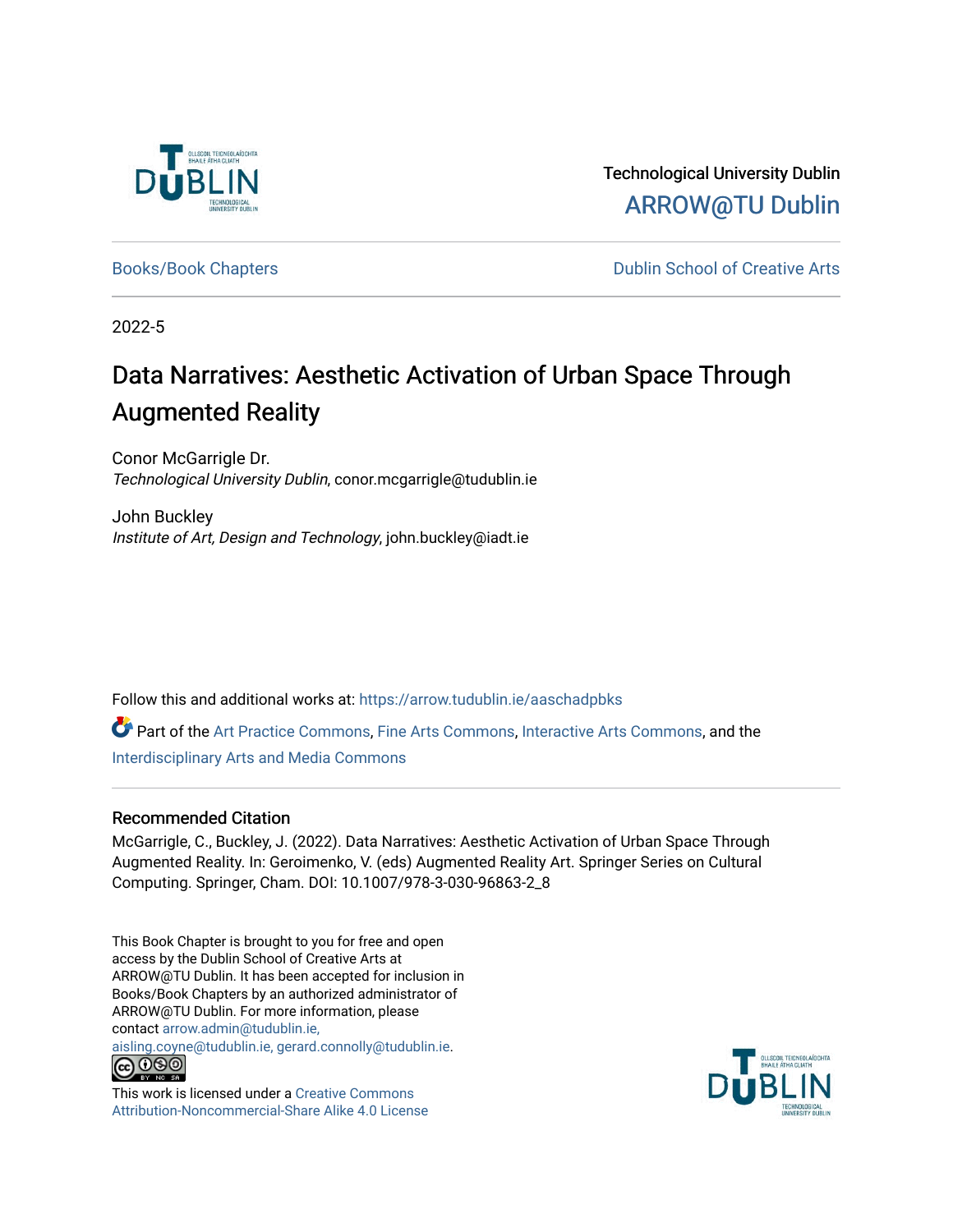# **Chapter 8 Data Narratives: Aesthetic Activation of Urban Space Through Augmented Reality**

**Conor McGarrigle and John Buckley**

#### **8.1 Introduction**

This project has its origins in Namaland, an AR artwork by Conor McGarrigle from 2010. At that time, AR seemed to be on the cusp of a breakthrough, moving from a marginal technology of interest to pioneers, specialist users and artists chasing that moment of emergence of a new technology. Coming off the critical and aesthetic innovation of locative media and the explosion in ubiquitous mobile and locationbased technology, we were, according to best estimates, perhaps six months or a year from the killer app that would propel AR into everyone's pocket as an indispensable tool to augment our mobile-first world. This breakthrough did not happen, which is not to say that AR technology went away or failed to advance, but it did not enter the mainstream in a significant way even as the cell phone colonized all aspects of everyday life. Today, while surveying the current state of the art in AR, the sense of déjà vu is strong. Once again AR is on the verge of another breakthrough in maybe six months down the line, a year at most, but this time, it is for real. The top technology companies in the world, Apple, Google (Alphabet), Microsoft and Facebook (Meta) have bet big on the metaverse, and along with virtual reality, AR is part of this extended reality (XR) future. We are living in what Paul Dourish and Geneviève Bell back in 2004 described as the proximate future, an in-between time where the upgrade is almost within reach in a Gibsonian act of redistribution of the assets, knowledges and customs of the future. The project in question for this chapter followed a break in this artist working with AR technology in their creative

C. McGarrigle

J. Buckley

School of Creative Arts, Technological University Dublin, Dublin, Ireland e-mail: [conor.mcgarrigle@tudublin.ie](mailto:conor.mcgarrigle@tudublin.ie)

Faculty of Film, Art and Creative Technologies, Institute of Art, Design and Technology, Dún Laoghaire, County Dublin, Ireland e-mail: [john.buckley@iadt.ie](mailto:john.buckley@iadt.ie)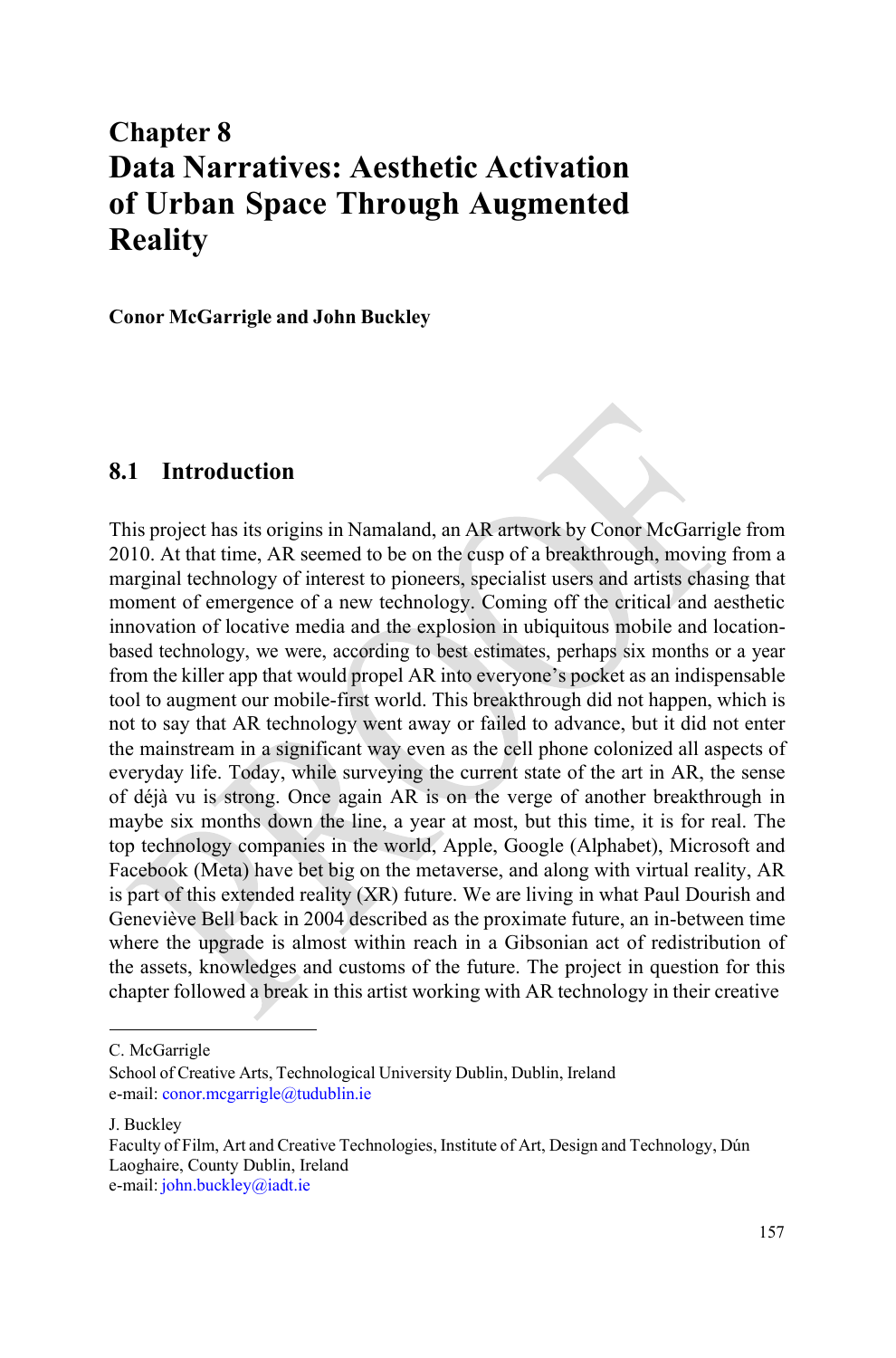practice. On returning to the medium previous mobile-based platforms familiar from this period as the pioneers and likely leaders of the AR wave had fallen by the wayside through acquisition, failure, mission pivots and exhausting funding without successfully monetizing their platforms. Two developments seemed to have changed that; Apple's *ARkit* and Google/Alphabet's *ARCore* in conjunction with Unity's 3D software development kit which together offered a powerful suite of methods and tools that, in combination with the increased processing power and sensor and camera capabilities of the latest generation of cell phones and mobile devices, have enabled a more sophisticated and precise augmentation of space with a broader range of media and data. While these SDKs have afforded powerful app-based AR infrastructure increasing the reach of AR applications, they have commensurately increased the learning curve and resources needed to create AR applications, thus reducing the opportunities for real engagement from artists and hackers without access to requisite resources. The exceptions to this trend have been the recent advent of fully featured development tools aimed at creatives with limited coding ability such as Facebook's *Spark AR Studio* and Snap's *Lens Studio* which have lowered the barriers to access while strictly confining the outputs within their respective walled gardens.<sup>1</sup>

This chapter situates itself within this evolving context with an account of the development process for an artistic AR project that arose from a residency programme in a research environment that looked at city dashboards and urban data.

### **8.2 The Programmable City Artist in Residence**

The project arose from a period as artist in residence with the Science Foundation Ireland funded Building City Dashboards research project, a project that saw its origins in Maynooth University's ERC funded Programmable City research project (Kitchin [2021,](#page-14-0) pp. 69–78). The project had begun by building a prototype of a Dublin Dashboard, an accessible web dashboard that presented key indicators of the functioning of Dublin city drawn from sources of open civic data. Based at Maynooth University under the direction of Rob Kitchin in conjunction with Dublin City Council, the project developed the Dublin City Dashboard (Young, Kitchin and Naji [2021\)](#page-14-1) while researching the broader implications of city dashboards and civic open data. The artistic residency programme directed by Maynooth University Professor and artist Jeneen Naji invited artists to create a digital artwork using open data from the Dublin and/or Cork dashboard[s.2](#page-2-1) The goal was to 'explore and expand multimodal creative expression in the digital space using open urban data and to extend the work of the dashboard visualization and the public impact of the

<span id="page-2-1"></span><span id="page-2-0"></span><sup>&</sup>lt;sup>1</sup> Despite this, these tools have enabled a wave of high quality critical creative outputs orientated around AR filters demonstrating that these constraints are not anathema to critical creative work, see for example the curatorial practice of Zaiba Jabbar <https://www.hervisions.world/>

<sup>&</sup>lt;sup>2</sup> See <http://www.dublindashboard.ie/> and [http://www.corkdashboard.ie.](http://www.corkdashboard.ie/)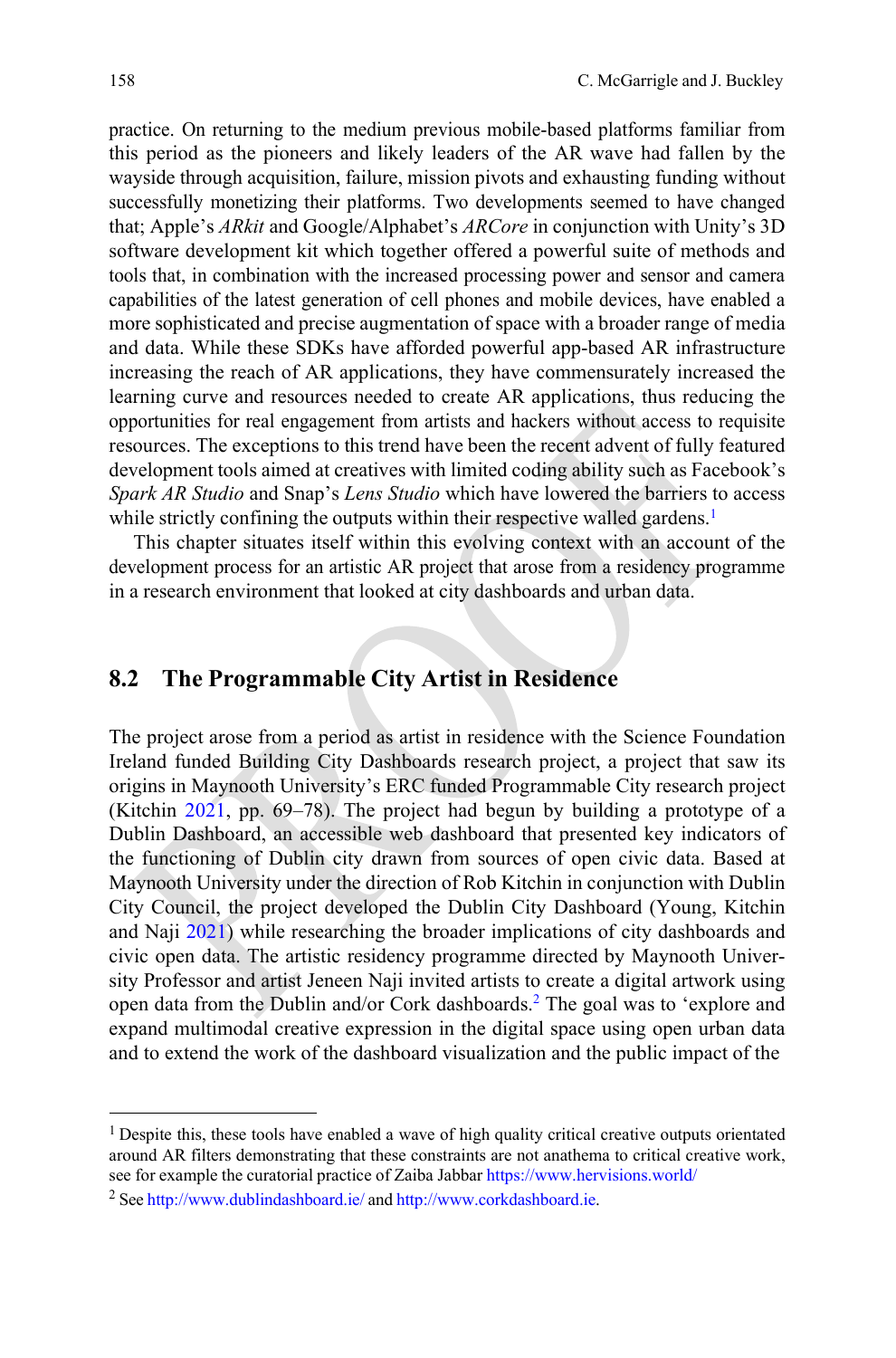research through an open competition for media artists to research and build alternative data tools, app and representations'. This would be achieved through a period working within the project with privileged access to data, project researchers and expertise built up within the associated project teams of four PIs, eleven post-doctoral researchers and eight PhD students with partners including Ordnance Survey Ireland, Central Statistics Office, Smart Dublin and Smart Cork Gateway. The selected artists were free to work independently with the support of, and in dialogue with, the project team.

### **8.3 The Spatiality of Data Narratives**

The art project initially had three principal objectives: an exploration of urban data with a focus on its relationship with place and its spatiality; uncovering locative data narratives, that is stories that could be told by and through the data that describes the city; and finally delivering an aesthetic experience through augmenting the space of the city in ways that meaningfully relate to the experience of being in the city. These objectives were premised on an acknowledgement that city dashboards are by nature entangled with smart city narratives, but are also instrumental in evolving understandings of the smart city that can be distinguished from early technocratic versions promoted by hardware manufacturers such as Siemens, IBM and HP, to the more nuanced readings of the smart city today (Townsend [2013;](#page-14-2) Picon [2015\)](#page-14-3). This is allied to developments in critical data studies where the idea that data are neutral and objective, simply reflections of reality that are operationalized in smart systems, has been comprehensively dismantled in recent scholarship, giving way to more wide-ranging accounts of bias and discrimination baked into AI systems traced back to fundamental flaws in the nature of training data (Crawford [2021;](#page-14-4) Eubanks [2018;](#page-14-5) D'Ignazio and Klein [2020;](#page-14-6) Noble [2018\)](#page-14-7). Data, in this reading, are never raw but always already cooked (Gitelman [2013\)](#page-14-8) the result of contingent processes of selection and processing that do work in the world.

The approach followed in the project is additionally informed by an understanding of the city being developed through a European funded research project, *The Real Smart City*[,](#page-3-0) <sup>3</sup> one of our chapter's authors is an investigator on. The data city approach (McGarrigle [2021\)](#page-14-9) is a recognition that the contemporary city is always already enmeshed in data with every action generating and described by data with complex algorithmic processes producing space; leading to considerations, for example, of how data defines the space of the city and is defined by it, how data assemblages are enacted in space and in that process change the space itself, and how data bind all aspects of the networked every day, human and non-human, in the space of the contemporary city. From data footprints to data shadows, digital doppelgängers and

<span id="page-3-0"></span><sup>&</sup>lt;sup>3</sup> A three-year Marie Skłodowska-Curie RISE (Research and Innovation Staff Exchange) Action Programme led by TU Dublin's Graduate School of Creative Arts and Media and funded under the EU's Horizon 2020 research and innovation programme, grant agreement No.777707.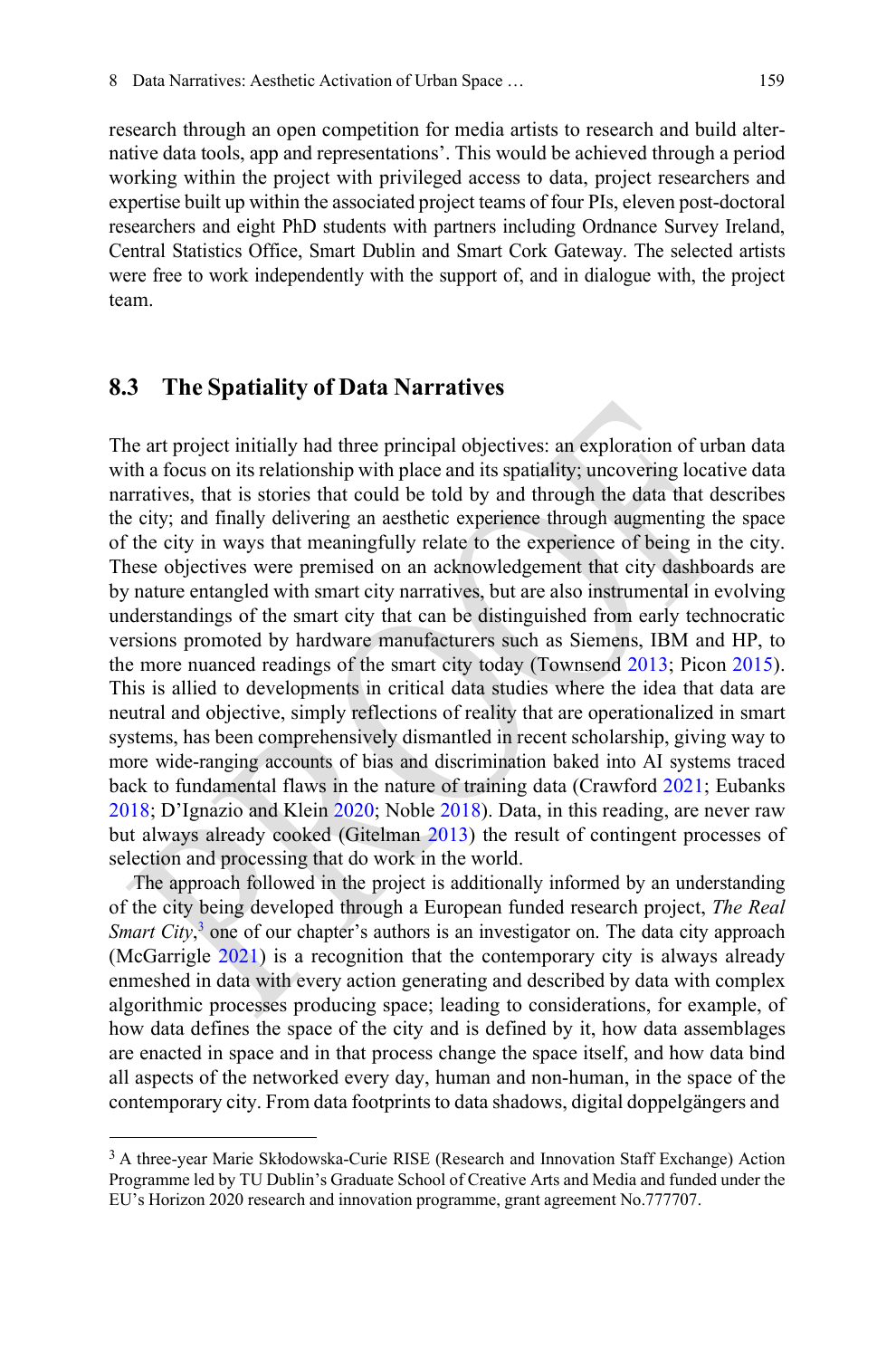data doubles, these data form accounts of our embodied presence in the city. They are spatial and relational, bringing together embodied presence and its entanglements with myriad systems that form our everyday lives, from the urban governance of the smart city to personal and public presences of social media to the sociotechnical assemblages of surveillance capitalism. Thus, we understand the city and our presence in it by following the data. Even as it follows the data, the data city approach is most urgently concerned with urban inhabitants: where do communities and individuals fit within these technological systems, as data subjects within vast data assemblages that see human activity as a source for data extraction, modelling and nudging, or as critical users with the agency to mould the city and its systems to reflect their concerns and desires? This approach thus goes beyond concepts of the smart city with its focus on city governance and infrastructural emphasis to encompass the pervasive reach of data extraction, from location on cell phones to social media interactions, purchases and consumption and so forth, amid the multiplicitous digital entanglements of urban life.

This is connected to influential activist strands of urban philosophy inspired by the writings of Henri Lefebvre, Michel deCerteau and Jane Jacobs who see possibilities for human agency in the city that can be revealed through focusing on what people do within the urban systems they inhabit, acknowledging that even within pervasive urban technological systems of governance, surveillance and control within the complexity of the city there are always gaps, hacks, workarounds and omissions. The data city approach is to recognize that everything in the city produces and is described by data, moving beyond ideas of the smart city with itsinfrastructural and governance focus to more intimate and individualized regimes of data capture. The fallacy of data models is that data can describe all aspects of urban life from the most idiosyncratic, whereas in fact these models are reductive approximations of the complexity of lived experience (Amoore [2020;](#page-14-10) Cheney-Lippold [2017\)](#page-14-11). It is within this context that data are extracted from the practices of everyday life through pervasive digital processes; these data are used to describe and build predictive models (or AI) which are then operationalized in the world through systems that are increasingly recognized as fundamentally biased and flawed (Crawford [2021;](#page-14-4) Eubanks [2018;](#page-14-5) D'Ignazio and Klein 2020; Noble [2018\)](#page-14-7). Identifying these flaws and developing methodologies, heuristics and epistemological structures to provide remedies, oversight and new modes of operation is of urgent importance to maintain confidence in data powered systems and, it is recognized, the wicked nature of this problem (Rittel and Webber 1973; Brown et al. 2010) of necessity calls for transdisciplinary approaches of which artistic AR practice are but one small part of this endeavour.

The geographer Rob Kitchin, who with media artist Jeneen Naji conceived of the residency programme at Maynooth University, suggests that telling data stories, 'interconnected stories about how data are produced, processed and interpreted, and the consequences of living in a data- driven world' [\(2021,](#page-14-0) p. 8) offers another dimension to how we understand data and its consequences in the world that can support and contextualize more traditional academic approaches. *Data Narratives* follows this idea to ask what happens if our data stories are made visible in space in the places to which they refer; both the stories we tell about ourselves and the narratives by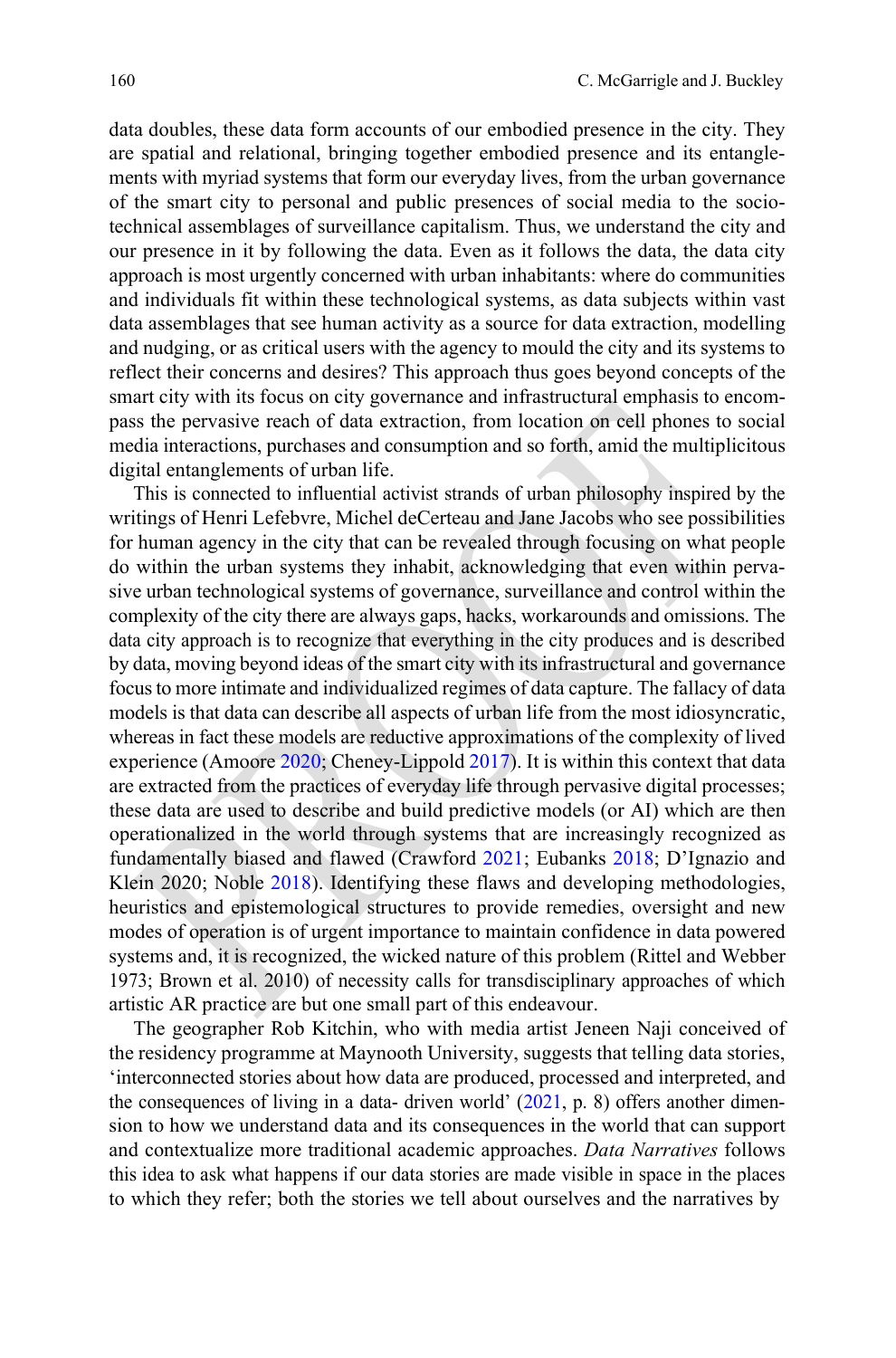which we are understood to regimes of planning and governance. Furthermore, the process of making them visible through our digital devices, of rendering them not only visible but locationally specific, through a process of over layering these contextual data layers, is seen to highlight the coextension of place and data. It demonstrates the hybridity of all space as data space, as all data are locational and all locations described by data. Of course, at one level, we are aware of this, but it is, we suggest, another thing to see this specific data materialized through augmented reality in real space. However, unlike the data we are generating through our digital interactions, the data materialized through this artwork do very little other than appearing as reductive descriptions that afford the viewer no agency in interacting, commenting or amending them. They make visible data that are predetermined by processes over which the audience has no control. This is central to the ambitions for the project, to make visible some strands of the data narratives that are told of the city and its inhabitants as data subjects, $\frac{4}{3}$  narratives most often generated without their oversight or input. The details of this initial idea would be determined by the availability of data at sufficiently granular a level so that it would refer to discrete locations and districts, and to identify from this the types of stories that could be told by the data. This was established during the research portion of the residency.

#### **8.4 Working with Data**

The objective of the residency was to explore such multi-modal readings of urban data in ways that would make urban data more visible, increase engagement and promote alternative dimensions to these data through a range of approaches, aesthetic, activist and narrative. Through a process of consultation and discussion with the dashboard research team, available data were sifted and explored. At one level assessing it for its narrative value and, at a more practical level, its detail and freshness—there were many data that were sparse and infrequently updated—and availability for use in a public artwork, which effectively excluded much operational data that were restricted for valid reasons of privacy. The decision was made to work with a combination of data sources: fine-grained census data that detailed a range of urban parameters that told of the inhabitants of neighbourhoods in the city of Dublin, locationally specific housing cost data obtained from a variety of sources and collated by Maynooth University data scientists, data scraped from the Airbnb platform by activist website Inside Airbnb, and finally data scraped by the artist from the Twitter API on the hashtag #HousingCrisis geographically constrained to the city of Dublin and environs, revealing an active conversation that was reflective of a range of attitudes to the housing crisis.

<span id="page-5-0"></span><sup>4</sup> In European GDPR the data subject is the legal term for a person whose data is collected and subject to processes of analysis.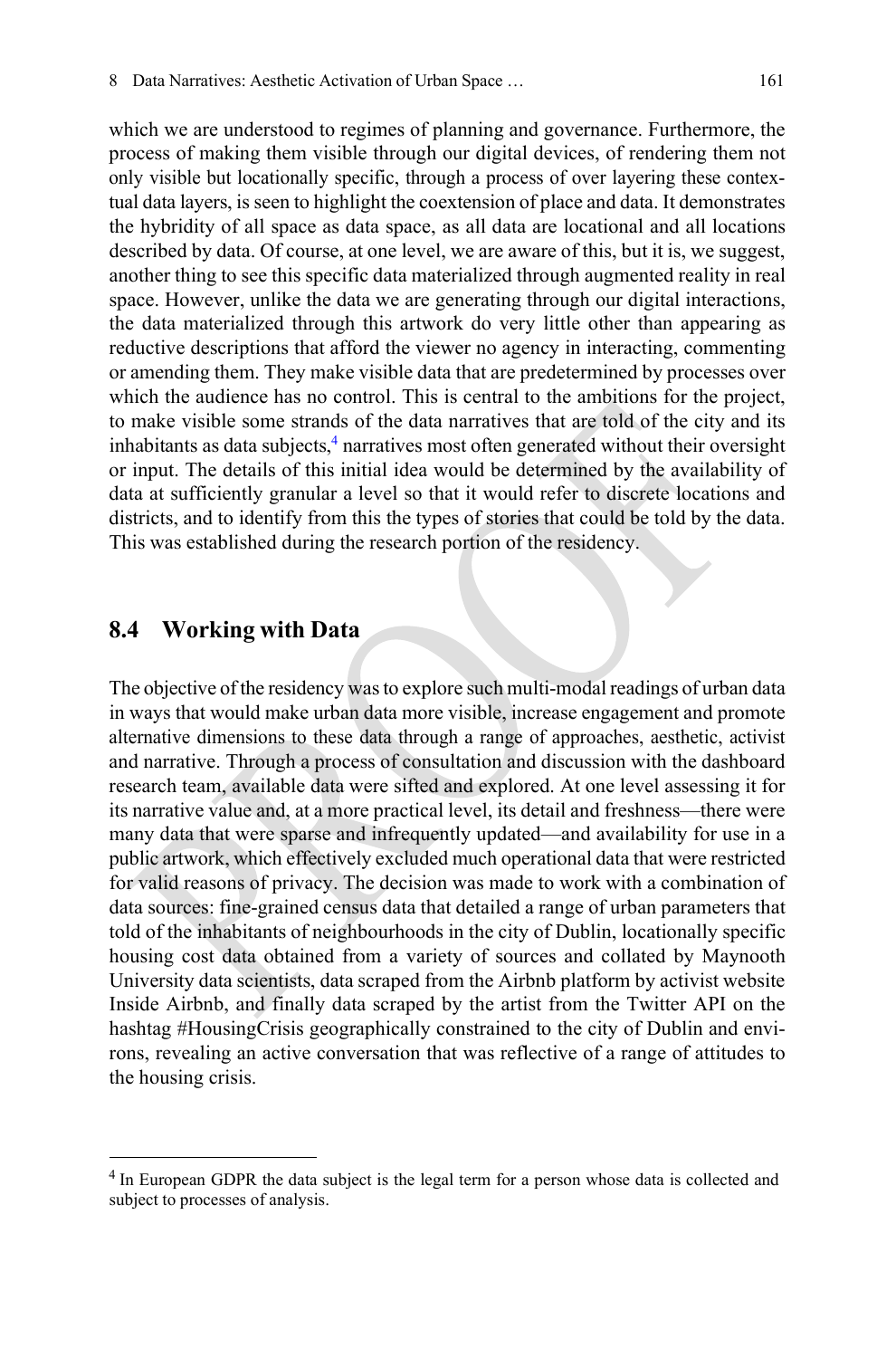The official census data are the gold standard data record of the entire population, detailed down to urban 'small areas'<sup>5</sup> but with a limited number of parameters that included household size, annual income, car ownership, Internet connectivity, nationality and native language. The authors combined this with locational information on housing costs sourced from Daft. A housing rental website that used its listing data to provide the most detailed tracker of housing prices in the city. The objective was to bring together data representations of the city's inhabitants and their changing nature and the ways they are understood at an official level, with this portrait further contextualized by the perspective of a hyper-active housing market that, as it spiralled out of control, impacted on these individual narratives of Dublin; a city still at the time recovering from the worst economic crisis for generations and the humiliation of a Troika bailout. While these data were instructive, they lacked personal narrative. Income brackets and average rents combined with occupation densities allow us to speculate, for example, that in certain areas of the city, the convergence of these factors results in overcrowded accommodation, but they are cold facts that lack emotional traction unless you are personally priced out of a place to call home. In order to supplement these factual data, I turned to another factor widely believed to be implicated in the rent crisis; the property sharing platform Airbnb.

While at this time, 2018, there was little official information on the scale of Airbnb's activity in Dublin or elsewhere, Airbnb was believed to be a significant contributor to the increase in rents and the lack of availability of property to rent; properties that would normally be rented were now achieving a higher return through short term rents of Airbnb. (Harris [2018\)](#page-14-12) I was able to access data from an unofficial source, Inside Airbnb<sup>6</sup> an activist website created by digital storyteller Murray Cox, that detailed the extent of their activity through an ongoing programme of data scraping (Fig. [8.1\)](#page-7-0). While Airbnb maintained that its service was a room sharing service that augmented homeowners' income, these data detailed the number of entire homes available on Airbnb which in August 2018 was more than double the number available to rent; clearly, an unregulated Airbnb was part of the problem.

After some time exploring the Airbnb data, two categories stood out; the property descriptions which typically included a description not only of the property to rent but also the neighbourhood and the 'host' or renter and the 'guest reviews', that is reviews left of specific properties by their customers. These offered an alternative perspective of these rentals, their place in the city and the guests, tourists, visitors and people passing through. On the surface casual and informal but for the reputational economy of the service, a vital part of the mechanisms establishing reputations, not only of the rental but also of the customer, and something of their interrelationships. Or at least, those premised on this commercial relationship even as it presented, in the Airbnb model, itself as a guest and host relationship with most of the reviews coached in these terms. The final component was the data scraped from Twitter's #HousingCrisis hashtag. This data, the text of the tweets, accessed more directly the

<span id="page-6-1"></span><span id="page-6-0"></span><sup>5</sup> Of approximately 80–120 households [see https://www.cso.ie/en/census/census2016reports/cen](https://www.cso.ie/en/census/census2016reports/census2016smallareapopulationstatistics/) [sus2016smallareapopulationstatistics/.](https://www.cso.ie/en/census/census2016reports/census2016smallareapopulationstatistics/)

<sup>6</sup> See [http://insideairbnb.com/behind.html.](http://insideairbnb.com/behind.html)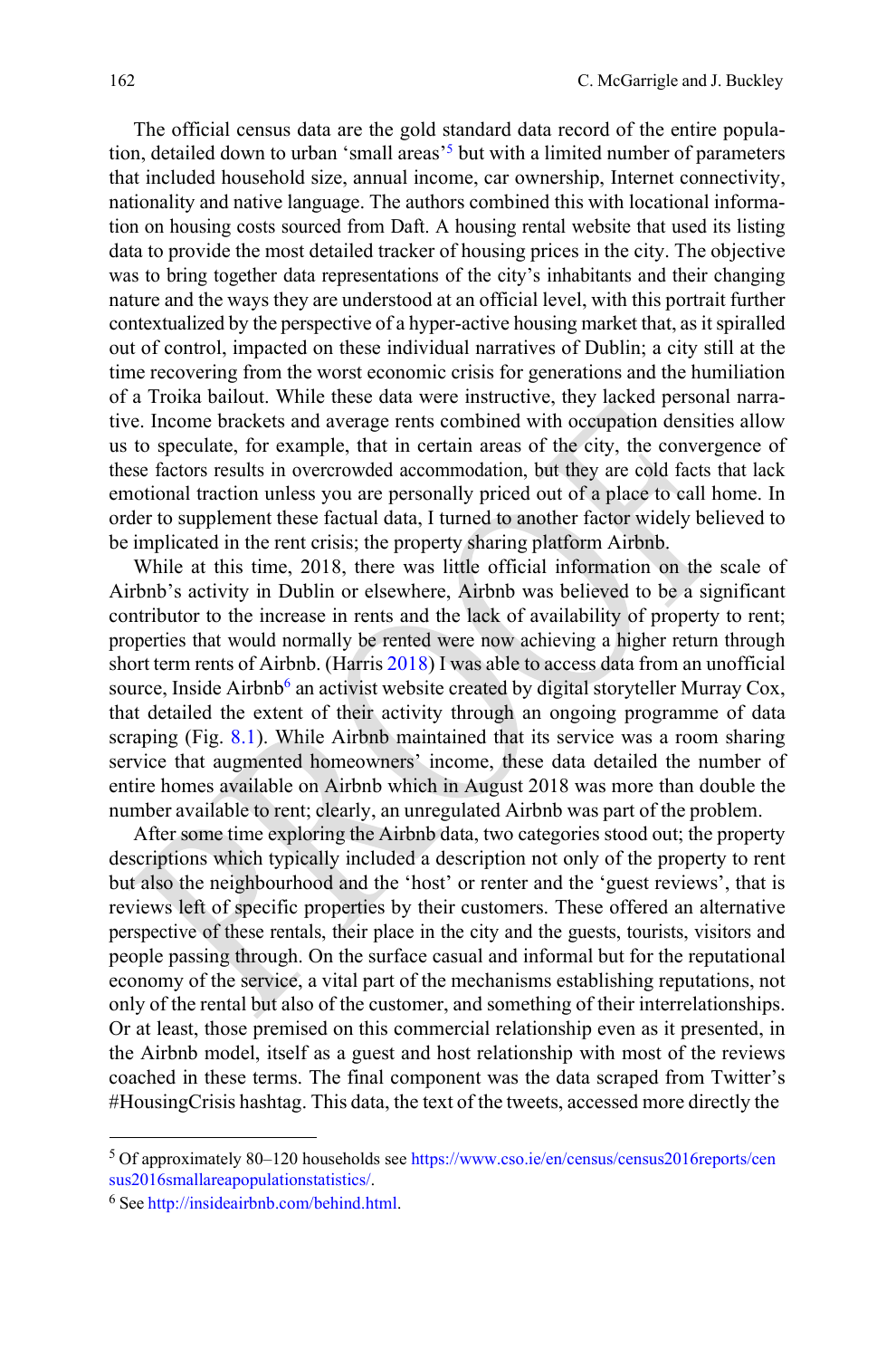

<span id="page-7-0"></span>**Fig. 8.1** Inside Airbnb mapping of Airbnb rentals in Dublin

visceral anger, frustration and hopelessness of those caught in the crisis alongside a dynamic and impassioned debate on policy and what was seen as governmental inaction. Together, it was hoped, these data sources would reflect limited samples of the flows of data the city was enmeshed in, representing the differing, and often competing data narratives of the city and its inhabitants.

## **8.5 The Data Narratives App**

After some experimentation, it was decided the objective was to build a mobile app that would read the user's location and over-layer a locational specific range of these data (Fig. [8.2\)](#page-8-0), thus augmenting the user's space with several competing and complementary narratives that arise from data. Narratives that it becomes apparent are incomplete, partial, contradictory and subjective but each representative of a perspective—a version of place—that describes and shapes the life world through disciplinary lenses: the city planner, the real estate market, the multi-national giant of the sharing economy. The narrative of the individual living in the city shaped by these forces was largely absent in this fragmented making visible of these narratives, representing the reality of the situation where individual city dwellers voices do not feature prominently in planning housing policy.

After a process of identification and sorting of data points, data were categorized into locational areas—this coalesced into Dublin's local election city wards, small areas averaging populations of 1500–3000 for which detailed demographic statistics were available. For each of the 114 city wards, a data set was constructed with key demographic information: population; household size, number of children, native language, economic indicators such as average house price, average rent, vacant properties, number of full-time Airbnbs, households without Internet, car ownership.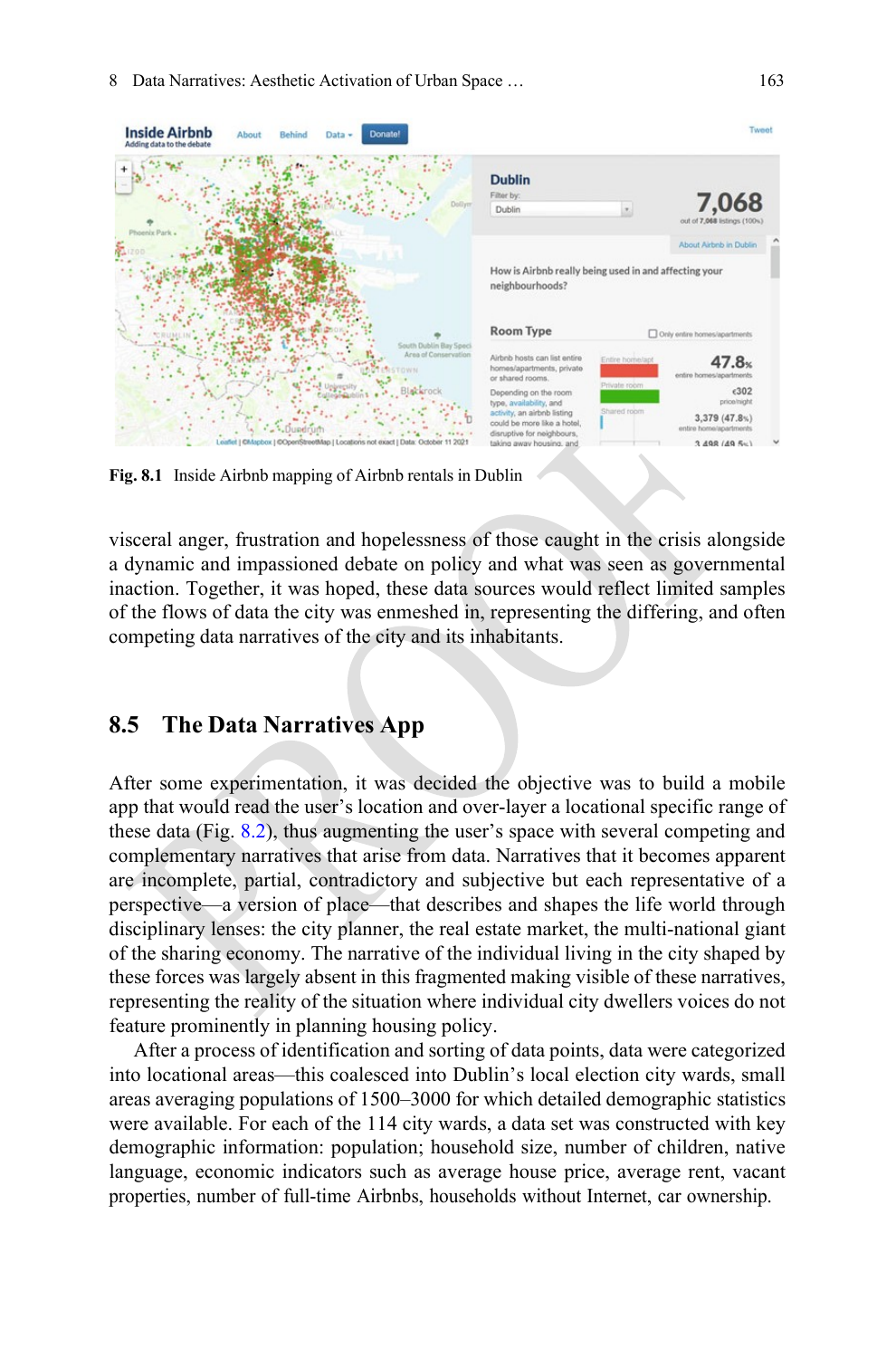<span id="page-8-0"></span>**Fig. 8.2** Examples of the data placards that were over-layered within city wards through AR

| <b>82 HOMES</b>                                        | <b>134 HOUSES</b>                         |
|--------------------------------------------------------|-------------------------------------------|
| <b>ARE FULL</b>                                        | <b>ARE</b>                                |
| <b>TIME AIRBNB</b>                                     | <b>VACANT</b>                             |
| 37% WERE BORN<br><b>OUTSIDE OF THE</b><br><b>STATE</b> | <b>62% OF HOMES</b><br><b>HAVE NO CAR</b> |

The final components were the review narratives about the experience of being in these areas from the perspectives of the Airbnb visitors. Each piece of data was categorized into four broad categories; demographic, infrastructural, economic and narrative to be presented as colour coded virtual placards that would provide a digital overlay to populate the augmented perspective of the project's audience once they entered each of the small areas of Dublin's city centre (Fig. [8.3\)](#page-8-1).

<span id="page-8-1"></span>

**Fig. 8.3** Data narratives app in operation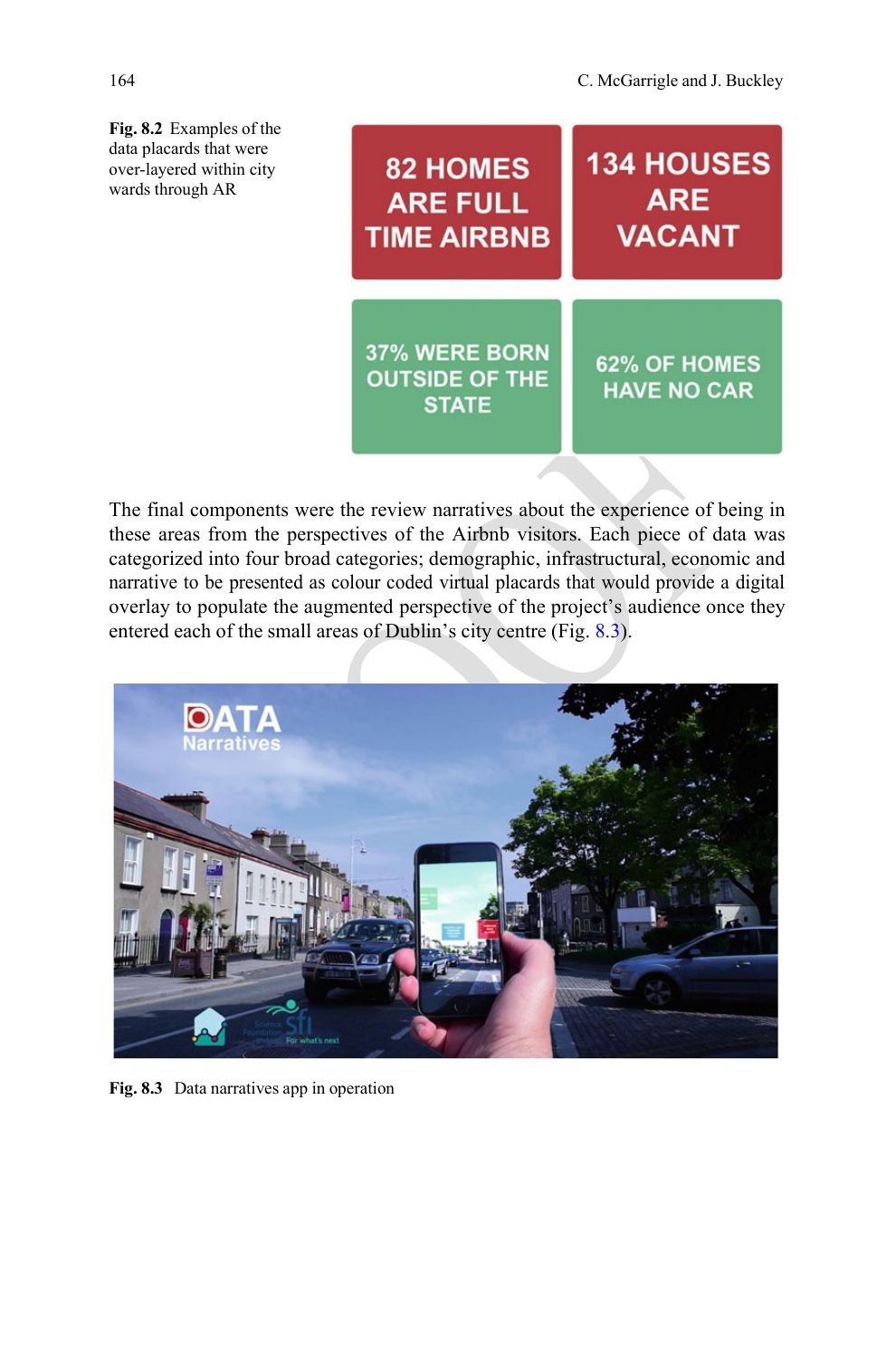#### **8.6 AR Development**

The development stage of the project coincided with an upsurge in AR tool development and the sense that recent developments in computer vision were emerging from research labs into the hands of developers and artists as useful tool sets. Before Apple's recent entry (at the time) with ARKit and Google's competing offer with ARCore, the only significant development platform was Vuforia, then owned by mobile chipset manufacturer Qualcomm, that allowed for simple image tracking where artists and developers used fiducial tracking markers to track 3D/spatial content. Vuforia's system was relatively easy to implement and had the added benefit of a free licence for non-commercial projects. However, Vuforia at the time had no planar or ground tracking, a feature being heavily promoted by the AR newcomers (ARKit/Core) at the time and one that seemed to be a key asset for this project.

The primary focus of *Data Narratives* was to overlay these data onto placards in specific locations defined by GPS coordinates. However, much like the oftenquoted problem of the 'last mile' for fixed line telecoms delivery, GPS suffers from a 'last metre' problem that obstructs accurate placement of AR objects. Although it is indeed possible for a Google Maps hybrid positioning-based placement of the user with a much closer resolution, these are not available to use asthey are dependent on position data from cell towers which is only available by costly licencing arrangements. It is interesting to note that whereas GPS positionality is freely available it is not sufficiently reliable in urban conditions, the greater resolution emanating from network carriers is proprietary, raising concerns over locational privacy as with recent concerns over law enforcement dragnet use of Google's Sensor Vault location database. (Valentino-DeVries [2019\)](#page-14-13) Such problems of overcoming the 'walled garden' problem arise time and again for artists working in this field as we will see.

As GPS location is only accurate to within a few metres the possibility of exploring the possibility of tethering placards to specific locations using object recognition algorithms, that both ARKit and ARCore heralded as major innovations, to track off buildings in each area. Whereas it was claimed that object-based recognition could work outdoors, it was found that it was not possible to overcome the limitations of the device camera in an outdoor setting. For example, fast changing lighting conditions particularly under Irish conditions impacted the system's ability to recognize a surface. It was only in tightly controlled indoor settings with an evenly lit subject that the process could be made to work. Moving to generic ground or horizontal plane tracking and floating upright placards gave favourable results as ground plane detection has the added benefit of having the camera fill its field of vision with a relatively stable exposure without blowing out, as you would when you attempt to track anything horizontal that would bring a brightly lit sky or indeed the sun into play. While working well for the data placards, it was less successful for applications that required a greater degree of precision.

A perennial issue for artists and developers working with emerging technologies is negotiating the discontinuities between the development cycles of both Apple (IOS) and Google (Android) platforms. At any one time, either SDK (ARKit or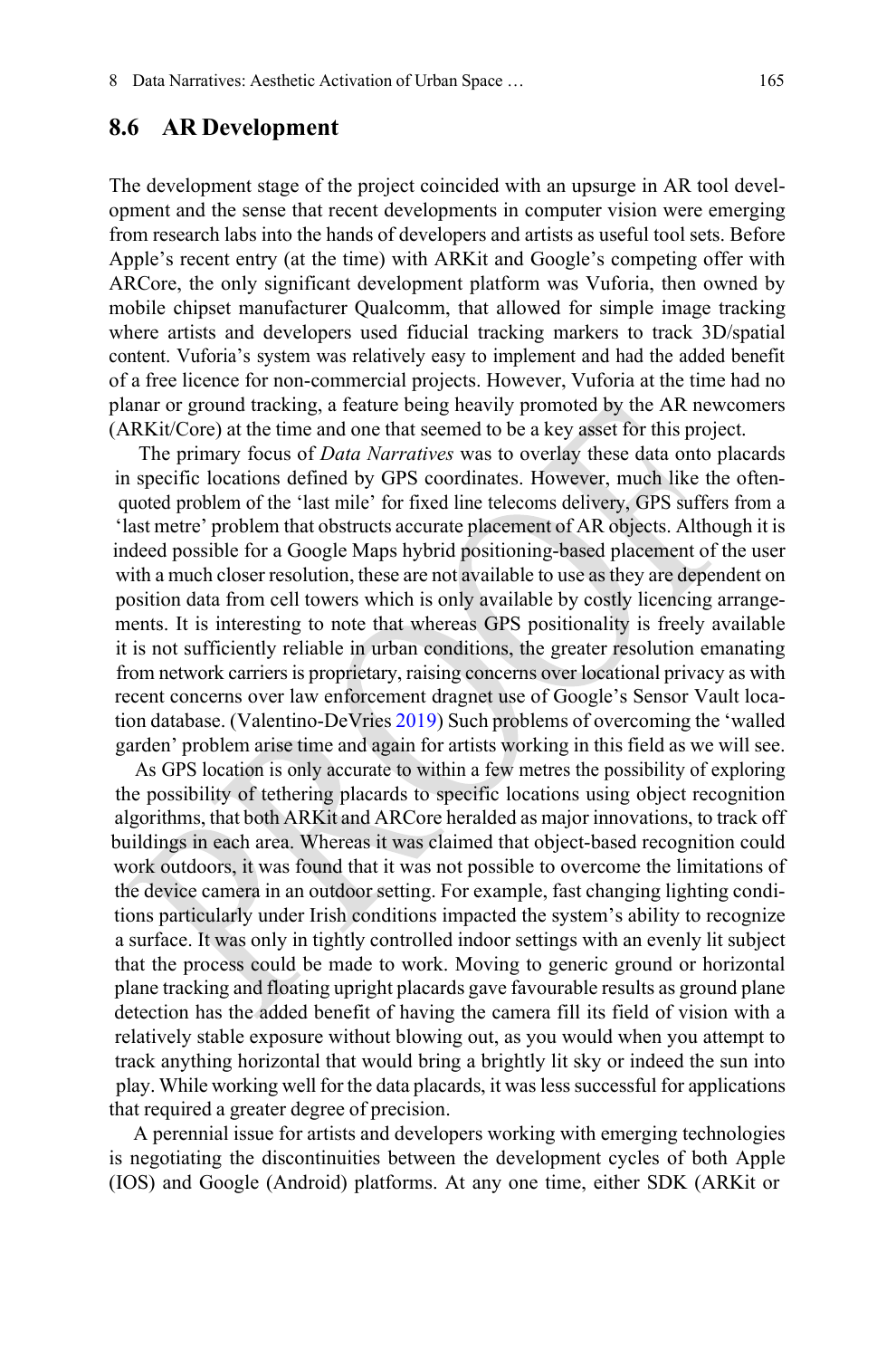

**Fig. 8.4** Unity project screen capture

<span id="page-10-0"></span>ARCore) may allow certain functionalities not present on another and users must wait until one catches up or even supersedes the other. While clearly driven by marketing exigencies, this adds to confusion and frustration in using these platforms where specific features tied to platforms hampers creativity as it shoehorns artists into forced platform decisions based on feature availability. 3D game engine software Unity has since attempted to overcome these difficulties by releasing its own SDK, AR Foundation, that seeks to be device agnostic, allowing artists and developers to work on a unified library of functions that switches automatically behind the scenes at application build time depending on what device is called for. Unity, as a thirdparty content creation platform without hardware interests, is uniquely placed to provide cross-platform tools that foreground content creation that is device agnostic. However, while Unity is well known to 3D and game artists, it still represents a complex environment (Fig. [8.4\)](#page-10-0) with a steep learning curve and requires building the results as apps which, in contrast to a previous generation of AR platforms like Layar, is a daunting prospect for many artists.

### **8.7 AR as Emerging Vapourware**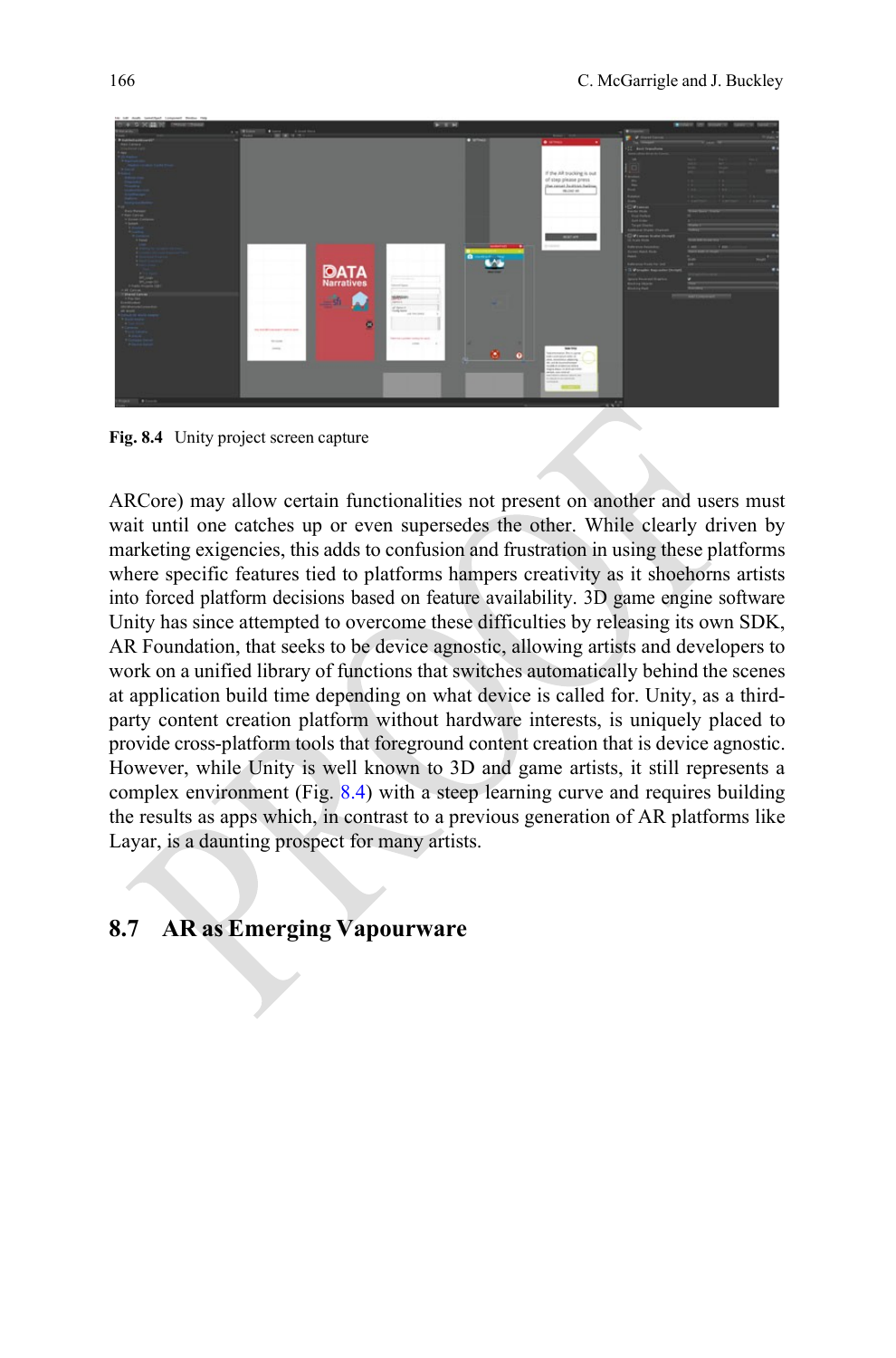SDKs being offered by Apple and Google was the enhanced ground-plane feature that is the ability to detect flat surfaces in the camera view and to place objects accurately on these surfaces without the need for marker patterns or images. This it was hoped would allow the app to place these videos as augmented overlays so that the speakers would appear to stand on the ground wherever the user activated the video to deliver their location-specific perspective on a one-to-one basis, thus augmenting their space with an interpretative layer that challenged the official version that the government was promoting. AR traditionally has had this ability only in well-lit controlled environments; it will most likely work in an indoor location with a flat surface and good lighting. However, in an uncontrolled exterior space with diverse and quickly changing light sources in addition to uneven surfaces, this ability breaks down in the face of this complex visual scenario. AR applications typically overcame this with marker images, specifically designed images that could be identified as the ground plane allowing the accurate placement of the augmented asset. As the ambition for the project was for a self-guided tour where users could use the app without guidance or specific set-up, it needed to work without the need for specific markers to be physically placed in the real-world space for it to function. After comprehensive testing, we discovered that the ability of markerless ground plane detection promoted by both ARCore and ARKit was in fact vapourware and not available in real world scenarios. The results achieved in testing had the expert video clips appearing erratically depending on the conditions, occasionally working as intended but most often floating above ground plane surfaces in an unpredictable fashion (Fig. [8.5\)](#page-11-0). As the intent of the work was to maximize access to the widest levels of devices, we reluctantly abandoned this aspect of the work with a resolve to revisit it at a later date when the technology would be sufficiently advanced to deliver the promise. This is certainly one of the issues when working with advanced AR

<span id="page-11-0"></span>

**Fig. 8.5** Early test of a video overlaid over camera view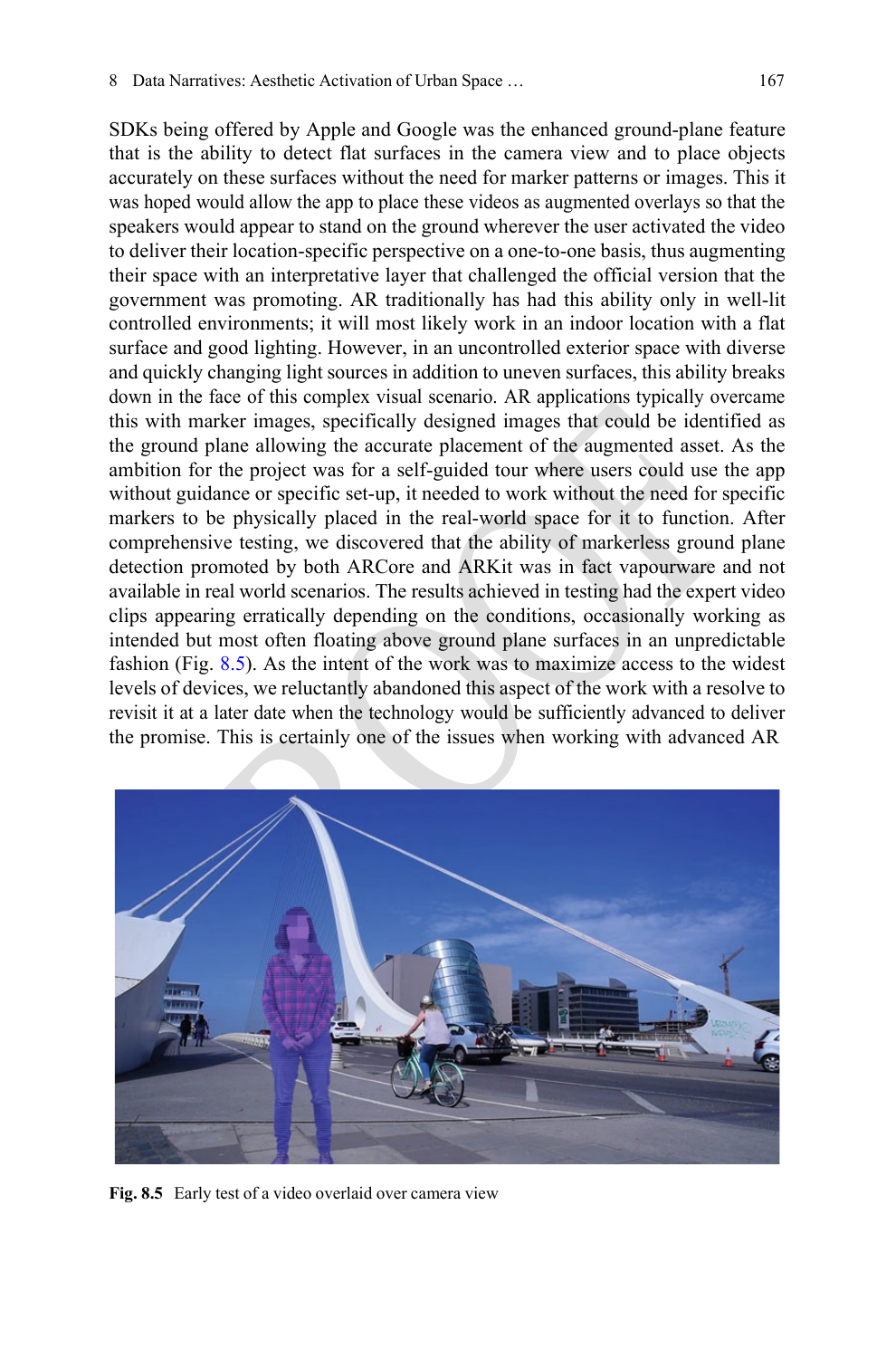technology, the cutting edge is also the bleeding edge; where contingency impacts at a frequency that we are unaccustomed to in our everyday use of digital technology particularly cell phones—where the technology has become almost seamless for users who are not early adaptors. With AR what was presented in the marketing communication of the key players was not always reflected in reality, at least not yet. This shift in the work led us to concentrate on delivering a robust work that would work for the broadest constituency of users possible, leading usto refocus on the use of the floating geo-located placards.

#### **8.8 The Aesthetics of Augmentation**

As has been argued elsewhere (McGarrigle [2013\)](#page-14-14) AR's ability to overlay real space with a contextual data layer is central to its power as an artistic and activist medium. This epistemological capacity to augment and contest the materiality and understanding of physical space through the introduction of real-time locationally specific instructional, informational, aesthetic, narrative and subversive content is the core of AR's power as an artistic medium. In this work, *Data Narratives*, the audience were presented with a camera view over which a changing selection of data describing their location was overlaid. Each informational placard had a specific geo-location and orientation; thus, appearing relative to each user's position, placards were additionally assigned differing durations once triggered by the app's presence, thus ensuring a dynamic display of information from the range of available perspectives, with the experience being individual to each user and contingent on their physical presence and location. The placards were specific to each neighbourhood providing data relevant to where it was accessed with the display changing from street to street. Depending on viewpoints and position, they were sometimes sparse while in other areas crowded and overlapping with viewpoints competing for attention (Fig. [8.6\)](#page-13-0).

At times, the extent of the data display obscuring the view completely rendering it unreadable as a torrent of only partially comprehended data, while at others, they resolved into clear narratives that were intelligible to the user. While the data displayed in the app were a relatively small data set curated to be representative, once overlayered on to this normal camera view perspective an effect was conveyed of an overwhelming complexity, that in this limited context, the human eye was unable to keep up. Nonetheless, some of the data would register, some impression would be made and a notion of the hybridity of space as an intertwining of both the physical and digital would be presented, however rudimentarily. This is an aesthetic experience that operates at multiple levels; at once, it juxtaposes with our sense experience of everyday life (Saito 2017) with AR reconfiguring our perception of the physical world through visual, graphic, dynamic and conceptual augmentation. However, aesthetics following Rancière can additionally be understood as the 'distribution of the sensible' (Rancière 2009) and thus inherently ethical and political. The aesthetic of *Data Narratives* resonates at this political level that seeks to add to the discourse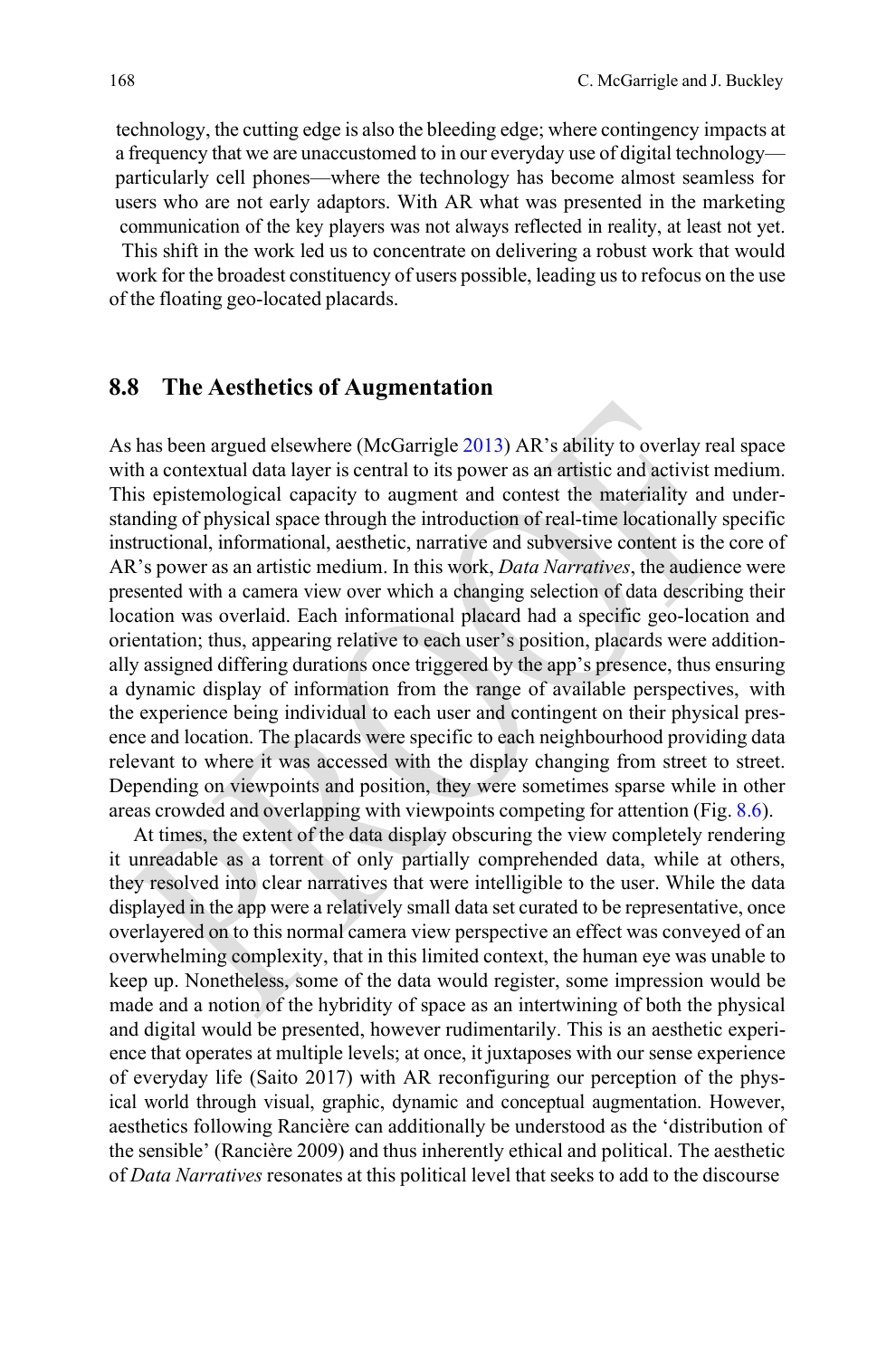

<span id="page-13-0"></span>**Fig. 8.6** Data narratives screen showing overlapping data placards displaying a range of data including Airbnb reviews

on the housing crisis in Ireland in its epicentre, Dublin. It is also a data visualization that seeks to increase engagement with these data sets through novel modes of presentation, and the aesthetics of data visualization also come into play. These aesthetic registers are seen to be complementary of each other, their combination, juxtaposition and interactions in the augmented hybrid space creates the open space of the work to be engaged with by the audience mirroring the competing narratives of the space of the city that are told through myriad data sets.

# **8.9 Conclusion**

*Data Narratives* is in many ways a prototype, an intervention that points towards a way of working with AR and data, a way of contextualizing space through a process of augmented narrative that has its roots in the work of the locative media movement of the mid-2000s. This chapter has focused on the process of producing the app, from research to technical production and the thought processes that have informed this work. This comes from our background as artists and art educators. As artists we recognise the complexities of working with emerging technologies, where there is often not a clear roadmap for artistic uses of the technologies being deployed. As educators, we understand that the relative difficulties of creating art with a range of tools, platforms and technologies imposes very real practical limitations for our students. With these limitations negatively impacting on the choices they make in their work. While one of the main ambitions of the project was regretfully abandoned when the technology was found lacking, we imagine that this will be possible shortly and will be revisited either by this or a new project. While the